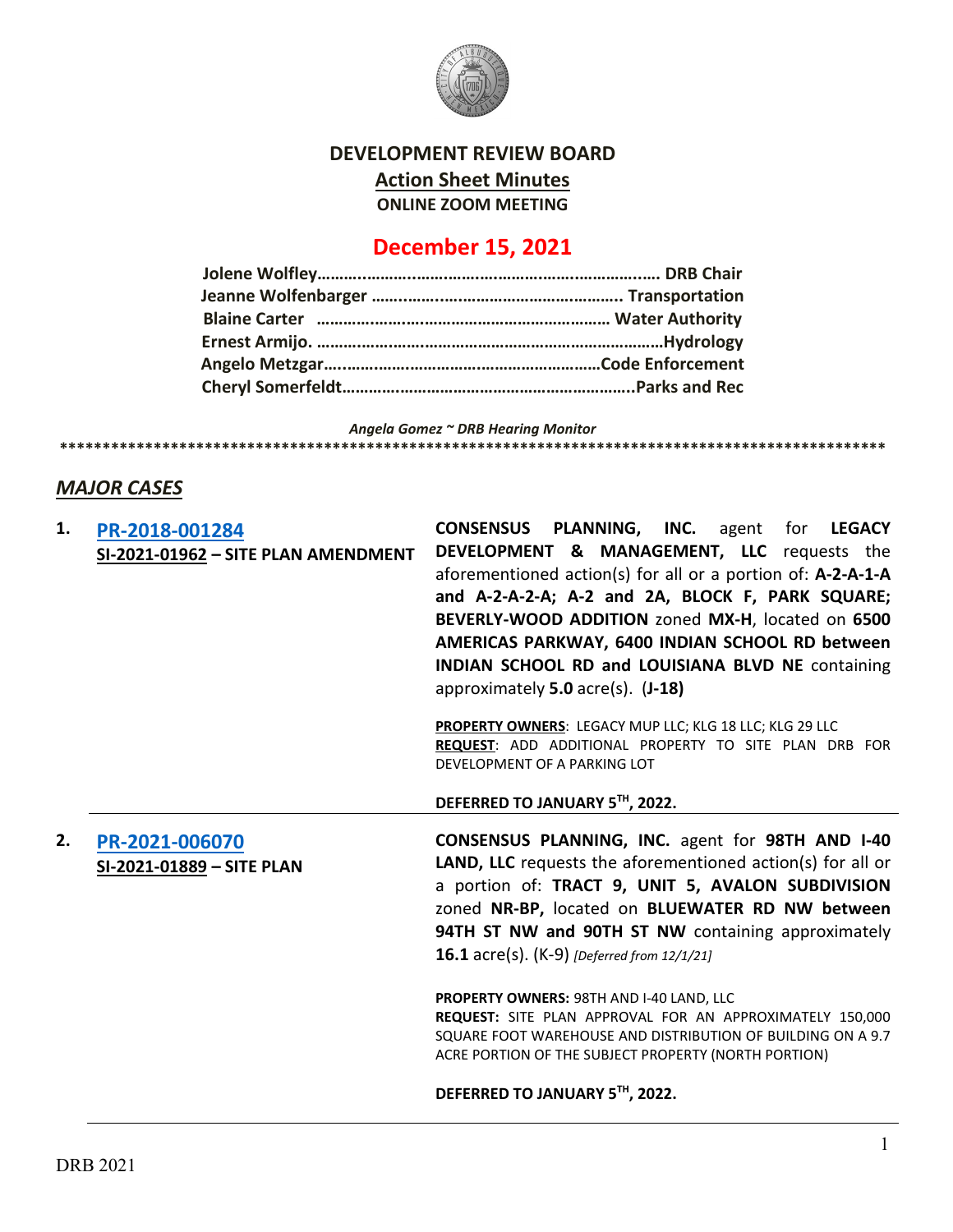| 3. | PR-2021-006070            |
|----|---------------------------|
|    | SI-2021-01888 - SITE PLAN |

**CONSENSUS PLANNING, INC.** agent for **98TH AND I-40 LAND, LLC** requests the aforementioned action(s) for all or a portion of: **TRACT 9, UNIT 5, AVALON SUBDIVISION**  zoned **NR-BP,** located on **BLUEWATER RD NW between 94TH ST NW and 90TH ST NW** containing approximately **16.1** acre(s). (K-9) *[Deferred from 12/1/21]*

**PROPERTY OWNERS:** 98TH AND I-40 LAND, LLC **REQUEST:** SITE PLAN APPROVAL FOR AN APPROXIMATELY 150,000 SQUARE FOOT WAREHOUSE AND DISTRIBUTION OF BUILDING ON A 9.7 ACRE PORTION OF THE SUBJECT PROPERTY (SOUTH PORTION)

#### **DEFERRED TO JANUARY 5TH, 2022.**

**4. [PR-2020-003847](http://data.cabq.gov/government/planning/DRB/PR-2020-003847/DRB%20Submittals/PR-2020-003847%20(SI-2021-01955)_DEC_15_2021%20(Site%20Plan)/Application%20Compiled.pdf) SI-2021-01955 – SITE PLAN WILL GLEASON, DEKKER/PERICH/SABATINI** agent for **CITY OF ALBUQUERQUE** requests the aforementioned action(s) for all or a portion of: **MAP 33 TR 90C,001 001REPL of FITZGERALD ADD, ALL of LOT 2, BLK 1, REPLAT of FITZGERALD ,003 001 REPL of FITGERALD ADD** zoned **MX-M**, located on **3525 4TH ST NW, 420 FITZGERALD RD NW between MILDRED AVE NW and FITZGERALD RD NW**  containing approximately **2.103** acre(s). (G-14)

> **PROPERTY OWNERS**: CITY of ALBUQUERQUE **REQUEST**: MULTI-FAMILY APARTMENT HOME COMMUNITY

#### **DEFERRED TO JANUARY 12TH, 2022.**

**5. [PR-2018-001579](http://data.cabq.gov/government/planning/DRB/PR-2018-001579/DRB%20Submittals/) IDO 2019 SI-2021-00304 – SITE PLAN SI-2021-00305 – SITE PLAN AMENDMENT MODULUS ARCHITECTS INC. C/O ANGELA WILLIAMSON**  agent for **WINROCK PARTNERS LLC** requests the aforementioned action(s) for all or a portion of: **PARCEL Z FINAL PLAT PARCEL Z AND TRACTS A, D, E, F-1, G & H,**  zoned MX-H, located at **2100 LOUISIANA BLVD NW between INDIAN SCHOOL and I-40** containing approximately **28.8654** acre(s). (J-19)*[Deferred from 3/31/21, 4/28/21, 5/26/21, 6/23/21, 6/30/21, 7/14/21, 7/21/21, 7/28/21, 8/11/21, 8/25/21, 9/22/21, 11/10/21]* **PROPERTY OWNERS**: WINROCK PARTNERS LLC **REQUEST**: SITE PLAN FOR NEW PARK CONCEPT TO INCLUDE WATER FEATURES, 2 INTERNAL PAD SITES FOR FUTURE USERS, 2 BUILDINGS ALONG DILLARDS. PARK INCLUDES KIDS PLAYING AREA, PATHS AND BRIDGES.

**DEFERRED TO JANUARY 5TH, 2022.**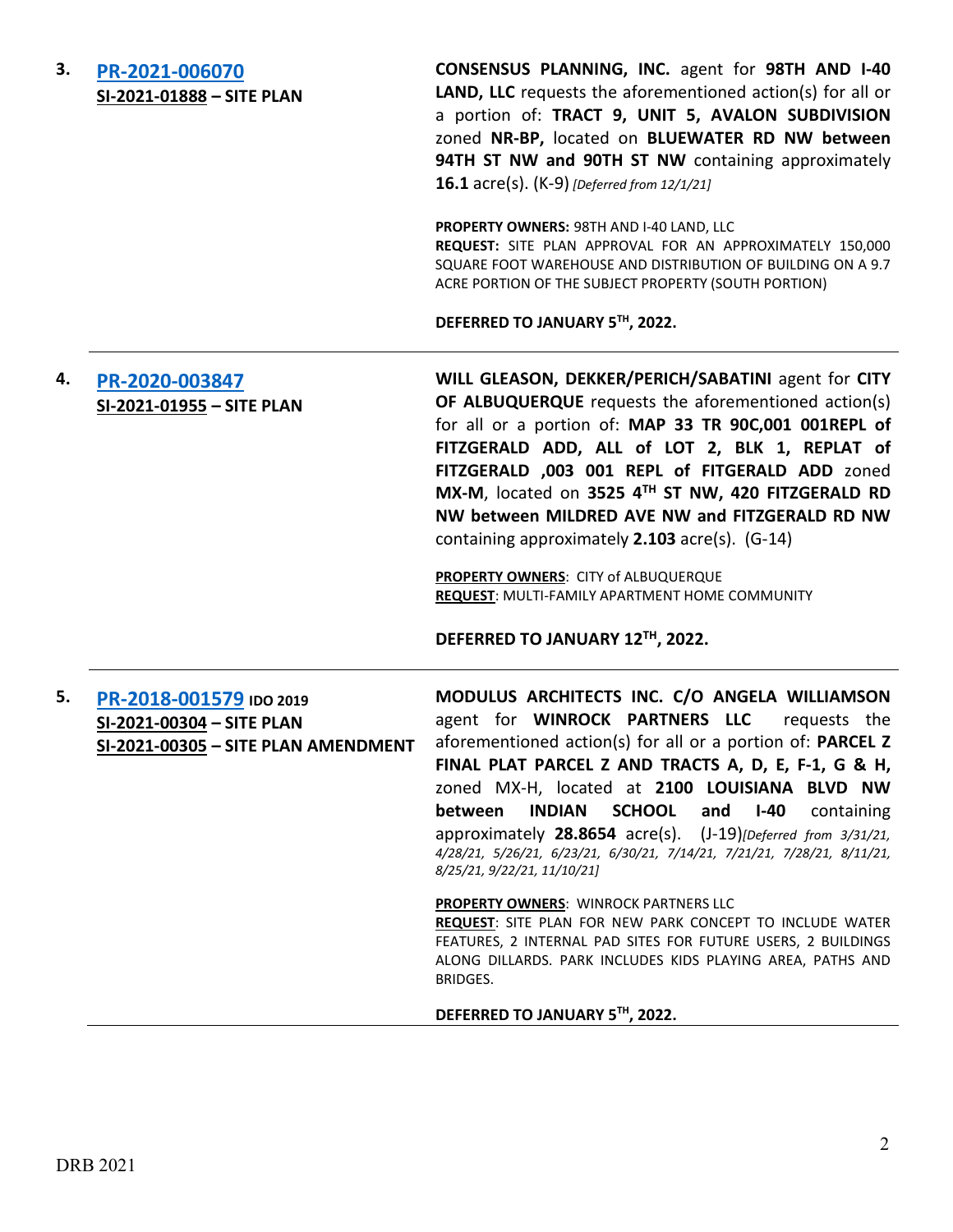| 6. | PR-2021-006237<br>SI-2021-01915 - SITE PLAN AMENDMENT<br>VA-2021-00451 - WAIVER             | <b>MODULUS ARCHITECTS &amp; LANDUSE PLANNING, INC. agent</b><br><b>PARNERS</b><br><b>LLC</b><br><b>SUN</b><br><b>CENTER</b><br>requests<br>for<br>the<br>aforementioned action(s) for all or a portion of: TRACT 2A-<br>2B3, JOURNAL CENTER zoned NR-BP, located at 7700<br>JEFFERSON ST NE between SAN FRANCISCO DR NE and<br>JEFFERSON ST NE containing approximately 2.983 acre(s).<br>$(D-17)$ [Deferred from 12/8/21] |
|----|---------------------------------------------------------------------------------------------|----------------------------------------------------------------------------------------------------------------------------------------------------------------------------------------------------------------------------------------------------------------------------------------------------------------------------------------------------------------------------------------------------------------------------|
|    |                                                                                             | PROPERTY OWNERS: SUN CENTER PARTNERS, LLC<br>REQUEST: AMENDMENT TO DRB SITE PLAN TO REMOVE TRACT 2A-2B3<br>FROM THE OVERALL SITE PLAN                                                                                                                                                                                                                                                                                      |
|    |                                                                                             | IN THE MATTER OF THE AFOREMENTIONED APPLICATION,<br>BEING IN COMPLIANCE WITH ALL APPLICABLE REQUIREMENTS<br>OF THE DPM AND THE IDO, THE DRB HAS APPROVED THE<br>WAIVER AND THE AMENDED SITE PLAN WITH FINAL SIGN OFF<br>DELEGATED TO PLANNING FOR THE SIGNATURE BLOCK AND<br>PROJECT AND APPLICATION NUMBERS TO BE ADDED TO THE<br>AMENDED SITE PLAN, AND FOR THE WAIVER TO BE ADDED TO<br>THE SITE PLAN AMENDMENT.        |
| 7. | PR-2020-004138 IDO 2019<br>SD-2021-00151 - PRELIMINARY PLAT<br><b>Sketch plat 3-10-2021</b> | HUITT-ZOLLARS INC. - SCOTT EDDINGS agent for QUESTA<br>DEL ORO, LLC - TIM MCNANEY requests the<br>aforementioned action(s) for all or a portion of: TRACT 3 &<br>A-1-A-4, MESA DEL SOL INNOVATION PARK zoned PC,<br>located between SAGAN LOOP and DE KOONING LOOP<br>containing approximately 22.0366 acre(s). (R-15) {Deferred<br>from 8/11/21, 9/15/21, 9/29/21, 10/20/21, 11/3/21, 11/17/21]                           |
|    |                                                                                             | PROPERTY OWNERS: QUESTA DEL ORO LLC / MDS INVESTMENTS<br>REQUEST: SINGLE FAMILY RESIDENTIAL SUBDIVISION ON TRACT A-1-A-<br>3. TRACT A-1-A-4 SPLIT FOR EXTENSION OF DEIKENBORN DRIVE                                                                                                                                                                                                                                        |
|    |                                                                                             | DEFERRED TO JANUARY 5TH, 2022.                                                                                                                                                                                                                                                                                                                                                                                             |
| 8. | PR-2021-005195<br>SI-2021-01747 - SITE PLAN                                                 | DEKKER/PERICH/SABATINI - WILL GLEASON agent for JC<br>SIX LLC requests the aforementioned action(s) for all or a<br>portion of: TRACT 6A-1, UNIT 1, JOURNAL CENTER PHASE 2<br>zoned MX-H, located on 7501 JEFFERSON ST NE between<br>JEFFERSON ST and MASTHEAD ST NE containing<br>approximately 5.1536 acre(s). (D-17) [Deferred from 11/10/21,<br>$12/1/21$ ]                                                            |
|    |                                                                                             | <b>PROPERTY OWNERS: JC SIX LLC</b><br>REQUEST: SITE PLAN APPROVAL REQUEST FOR MULTI-FAMILY<br>APARTMENT HOME COMMUNITY                                                                                                                                                                                                                                                                                                     |
|    |                                                                                             | DEFERRED TO JANUARY 5TH, 2022.                                                                                                                                                                                                                                                                                                                                                                                             |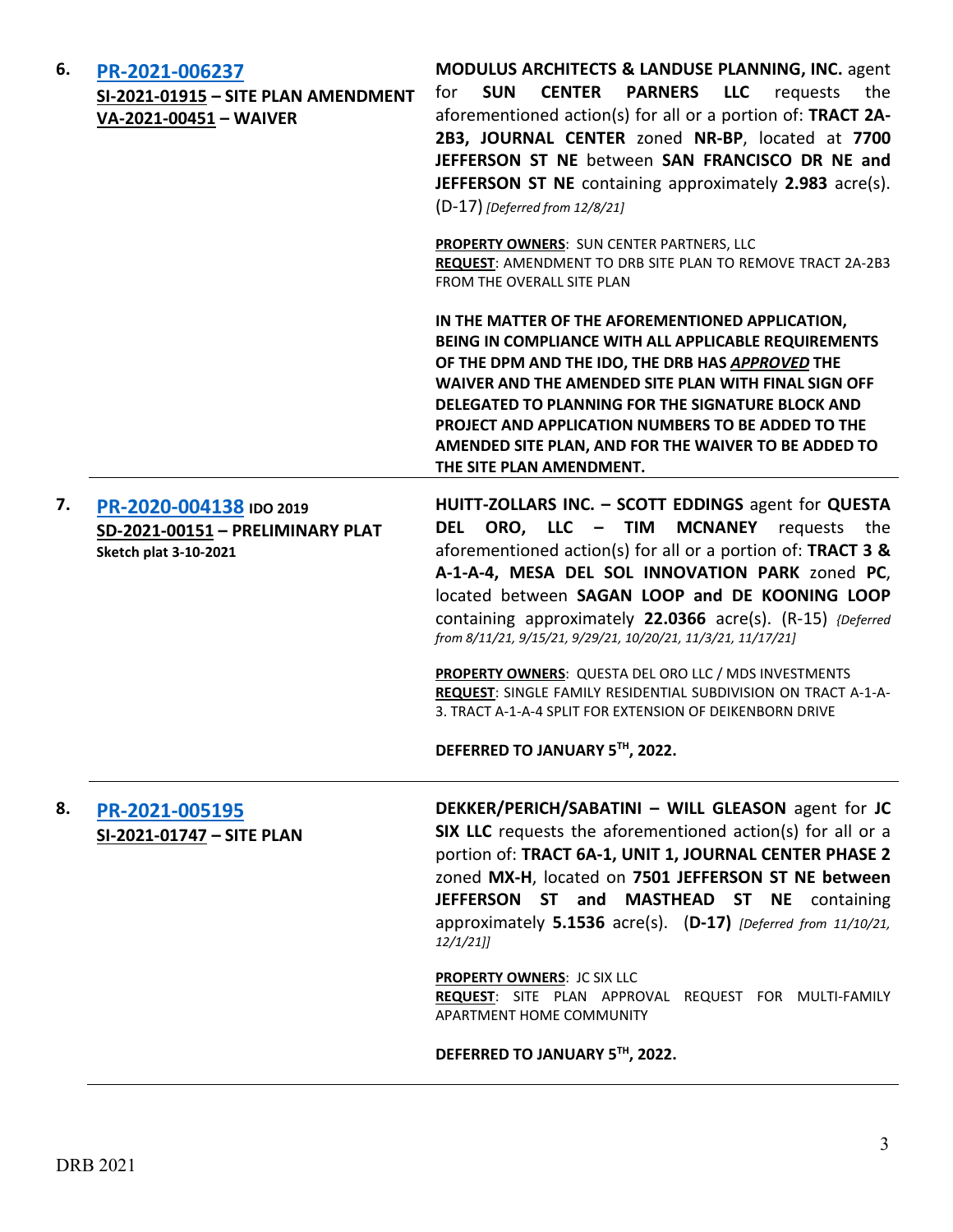| 9.  | PR-2020-003688<br>SD-2021-00196 - PRELIMINARY PLAT                                                | ISAACSON & ARFMAN INC. - FRED ARFMAN/IAN<br>ANDERSON agent for GREATER ALBUQUERQUE HABITAT<br>FOR HUMANITY - DOUG CHAMPLIN/BILL REILLY requests<br>the aforementioned action(s) for all or a portion of: LOTS<br>42 THRU 55, DAVID-PEREA-COURSON SUBDIVISION zoned<br>R-1B, located at 62nd ST NW between CLOUDCROFT RD<br>NW and COORS BLVD NW containing approximately 2.13<br>acre(s). (J-11) [Deferred from 11/3/21, 11/17/21, 12/1/21]<br>PROPERTY OWNERS: GREATER ALBUQUERQUE HABITAT FOR<br>HUMANITY, LONNIE YANES<br>REQUEST: NEW SINGLE-FAMILY RESIDENTIAL DEVELOPMENT. PLAT<br>WILL REVISE CURRENT LOT LINES, DEDICATE NEW PUBLIC RIGHT OF<br>WAY AND NEW EASEMENTS ASSOCIATED WITH THE DEVELOPMENT.<br>DEFERRED TO JANUARY 12TH, 2022. |
|-----|---------------------------------------------------------------------------------------------------|---------------------------------------------------------------------------------------------------------------------------------------------------------------------------------------------------------------------------------------------------------------------------------------------------------------------------------------------------------------------------------------------------------------------------------------------------------------------------------------------------------------------------------------------------------------------------------------------------------------------------------------------------------------------------------------------------------------------------------------------------|
| 10. | PR-2021-005864 IDO 2019<br>SD-2021-00212 - PRELIMINARY PLAT                                       | CSI - CARTESIAN SURVEYS, INC. agent for RED SKY<br>HOLDINGS requests the aforementioned action(s) for all or<br>a portion of: LOT 12 UNIT 5, AVALON SUBDIVISION zoned<br>NR-BP, located on EAST SIDE OF 98TH ST NW, BETWEEN<br>BLUEWATER RD NW and VOLCANO RD NW containing<br>approximately 11.0954 acre(s). (K-09) [Deferred from 11/17/21,<br>12/8/21<br>PROPERTY OWNERS: MAJEC, LLC<br>REQUEST: TO CREATE 6 TRACTS FROM ONE EXISTING TRACT BY<br>SUBDIVISION, GRANT EASEMENT AND ADDITIONAL RIGHT OF WAY<br>DEFERRED TO JANUARY 5TH, 2022.                                                                                                                                                                                                    |
|     | 11. PR-2021-005628 IDO 2020<br>SD-2021-00214 - PRELIMINARY PLAT<br>SD-2021-00224 - BULK LAND PLAT | <b>BOHANNAN HUSTON INC. agent for MDS INVESTMENTS,</b><br>LLC requests the aforementioned action(s) for all or a<br>portion of: TRACT A-1-A-1-A, MESA DEL SOL INNOVATION<br>PARK zoned PC, located on UNIVERSITY BLVD SE between<br><b>STRYKER</b><br><b>RD</b><br>and<br><b>UNIVERSITY</b><br><b>BLVD</b><br>containing<br>approximately 1598.6338 acre(s). (R-14, S-14-17, T-15-17)<br>[Deferred from 11/17/21, 12/8/21]<br>PROPERTY OWNERS: MDS INVESTMENTS, LLC<br>REQUEST: PRELIMINARY PLAT AND BULK LAND PLAT FOR FUTURE<br>TRACT N AND THE RE-PLAT OF TRACT A-1-A1-A TO DEDICATE RIGHT OF<br>WAY FOR MESA DEL SOL TOWN CENTER.<br>DEFERRED TO JANUARY 5TH, 2022.                                                                           |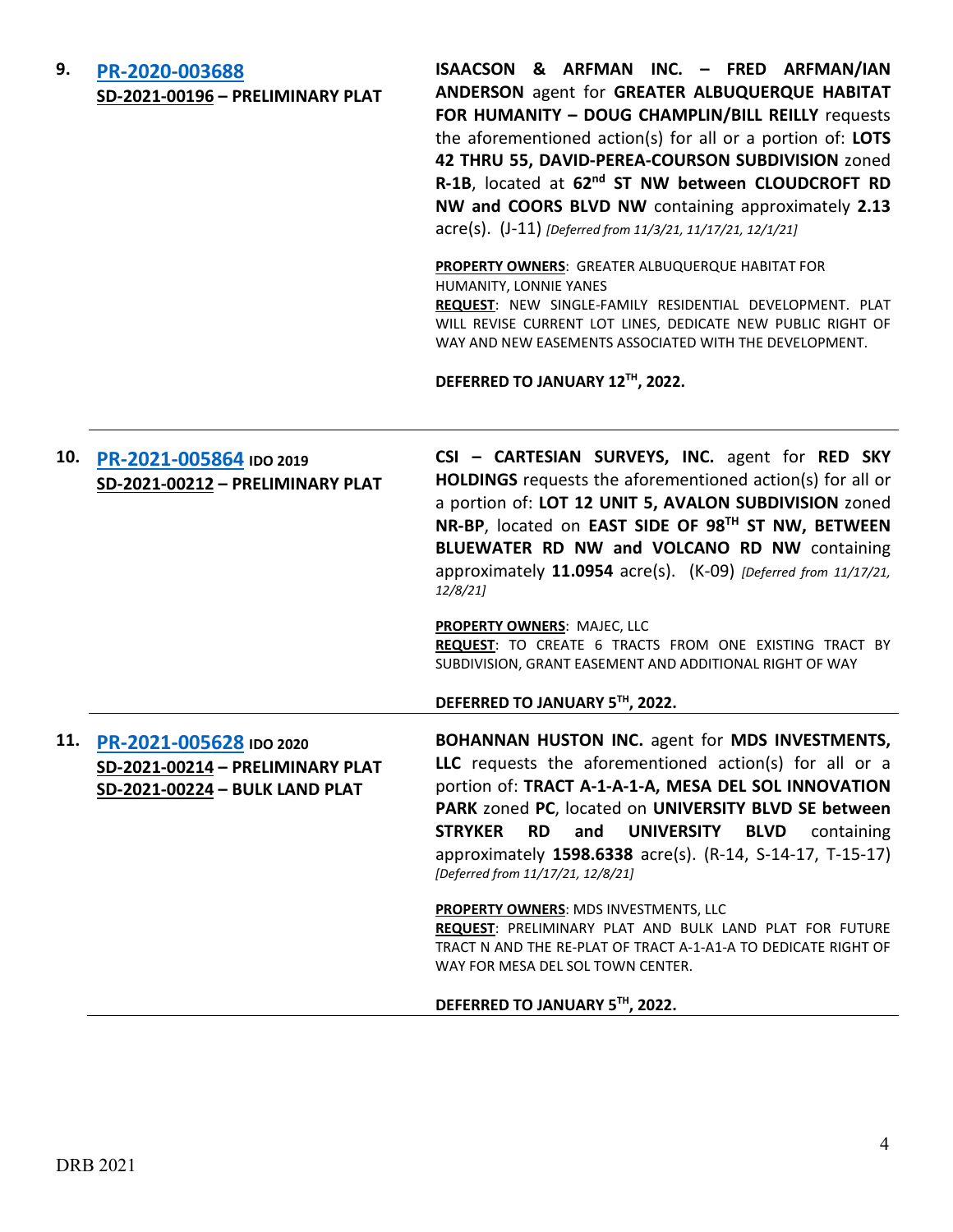| 12. | PR-2021-005717 IDO 2020<br>(AKA: PR-2021-005823)<br>SD-2021-00162 - PRELIMINARY PLAT<br>VA-2021-00310 - SIDEWALK WAIVER<br><b>Sketch plat 7-14-2021</b><br>VA-2021-00396 - WAIVER Block length<br>VA-2021-00397 - WAIVER Stub street<br>VA-2021-00398 - WAIVER Rear yard | <b>RESPEC, JEREMY SHELL agent for DR HORTON requests the</b><br>aforementioned action(s) for all or a portion of: TRACT 2<br>UNIT 2, THE TRAILS zoned R-ML, located on OAK RIDGE<br>between UNIVERSE BLVD and TIJERAS CREEK RD<br>containing approximately 10.4 acre(s). (C-9) (Deferred from<br>8/25/21, 9/1/21, 9/29/21, 10/20/21, 10/27/21, 11/3/21, 12/1/21, 12/8/21]<br>PROPERTY OWNERS: SIERRA HEALTH SERVICES INC & ETAL<br>REQUEST: CREATE 72 RESIDENTIAL LOTS AND 7 HOA TRACTS FROM<br>ONE EXISTING PARCEL, WAIVERS FOR MAXIMUM ALLOWABLE BLOCK<br>LENGTH, INCORPORATION OF A PERMANENT STUB STREET, AND REAR<br>YARDS ADJACENT TO AN ARTERIAL ROADWAY.<br>IN THE MATTER OF THE AFOREMENTIONED APPLICATION,<br>BEING IN COMPLIANCE WITH ALL APPLICABLE REQUIREMENTS<br>OF THE DPM AND THE IDO, WITH THE SIGNING OF TWO<br>INFRASTRUCTURE LISTS ON DECEMBER 15TH 2021, THE DRB HAS<br>APPROVED THE WAIVERS AND THE PRELIMINARY PLAT WITH A |
|-----|--------------------------------------------------------------------------------------------------------------------------------------------------------------------------------------------------------------------------------------------------------------------------|----------------------------------------------------------------------------------------------------------------------------------------------------------------------------------------------------------------------------------------------------------------------------------------------------------------------------------------------------------------------------------------------------------------------------------------------------------------------------------------------------------------------------------------------------------------------------------------------------------------------------------------------------------------------------------------------------------------------------------------------------------------------------------------------------------------------------------------------------------------------------------------------------------------------------------------------------|
|     |                                                                                                                                                                                                                                                                          | <b>FINDING AS INDICATED BY THE WATER AUTHORITY FOR</b><br>PAYMENT OF PRO-RATA PRIOR TO FINAL PLAT, AS WELL AS A<br><b>FINDING INDICATED BY PLANNING THAT THE APPROVED</b><br>WAIVERS ARE TO BE ADDED TO THE FINAL PLAT.                                                                                                                                                                                                                                                                                                                                                                                                                                                                                                                                                                                                                                                                                                                            |
| 13. | Project # PR-2019-002571 IDO 2019<br>SD-2020-00097 - VACATION OF PUBLIC<br><b>EASEMENT</b><br>SD-2020-00098 - VACATION OF PUBLIC<br><b>EASEMENT</b><br>(Sketch Plat 7/10/19)                                                                                             | <b>DENNIS LORENZ</b> agent(s) for PHILLIP PICKARD - DCLP<br>TRUST request(s) the aforementioned action(s) for all or a<br>portion of: NORTHWEST CORNER, NEW MEXICO STATE<br>HIGHWAY DEPARTMENT, TRACT A UNIT A, NORTH<br>ALBUQUERQUE ACRES, zoned NR-LM, located at 7550 PAN<br>AMERICAN between SAN FRANCISCO NE and DEL REY AVE<br>NE, containing approximately 0.14 acre(s). (D-18)[Deferred<br>from 6/10/20, 6/24/20. 7/22/20, 9/23/20, 1/6/21, 4/7/21, 6/9/21]                                                                                                                                                                                                                                                                                                                                                                                                                                                                                |
|     |                                                                                                                                                                                                                                                                          | PROPERTY OWNERS: PHILLIP PICKARD<br><b>REQUEST: VACATION OF PUBLIC DRAINAGE AND UTILITY EASEMENTS</b><br><b>WITHDRAWN BY THE APPLICANT</b>                                                                                                                                                                                                                                                                                                                                                                                                                                                                                                                                                                                                                                                                                                                                                                                                         |
| 14. | PR-2018-001398<br>SD-2021-00242 - PRELIMINARY PLAT<br>VA-2021-00447- SIDEWALK WAIVER                                                                                                                                                                                     | JAG PLANNING & ZONING - JUANITA GARCIA agent for<br>DARRYL CHITWOOD - ECO GREEN BUILDING requests the<br>aforementioned action(s) for all or a portion of: TRACT B,<br>LANDS OF ELLA G. ROSSITER zoned PD, located on 704<br>GRIEGOS RD NW between $7TH$ ST NW and 9 <sup>th</sup> ST NW<br>containing approximately 0.75 acre(s). (F-14)                                                                                                                                                                                                                                                                                                                                                                                                                                                                                                                                                                                                          |
|     |                                                                                                                                                                                                                                                                          | PROPERTY OWNERS: DARRYL CHITWOOD<br>REQUEST: PRELIMINARY PLAT, SIDEWALK WAIVER<br>DEFERRED TO JANUARY 5TH, 2022.                                                                                                                                                                                                                                                                                                                                                                                                                                                                                                                                                                                                                                                                                                                                                                                                                                   |
|     |                                                                                                                                                                                                                                                                          |                                                                                                                                                                                                                                                                                                                                                                                                                                                                                                                                                                                                                                                                                                                                                                                                                                                                                                                                                    |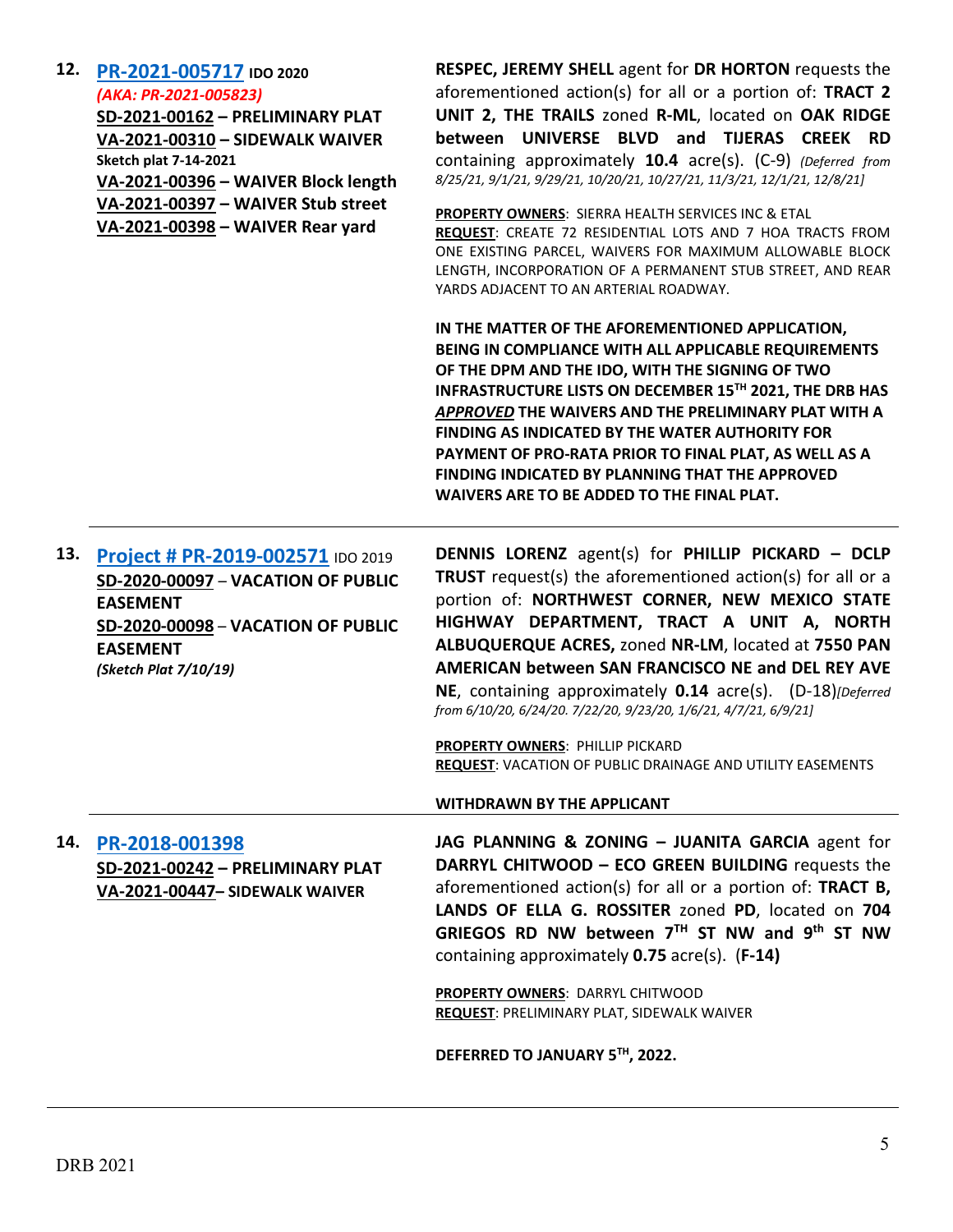| 15. | PR-2018-001326<br><b>SD-2021-00243 - EXTENSION OF</b><br><b>INFRASTRUCTURE IMPROVEMENTS</b><br><b>AGREEMENT</b> | MARK GOODWIN & ASSOCIATES, PA agent for EASTSIDE<br><b>DEVELOPMENT, INC.</b> requests the aforementioned<br>action(s) for all or a portion of: TRACT A, 1-A-1, JUAN TABO<br>HILLS ESTATES zoned R-D, located on JUAN TABO HILLS<br>between JUAN TABO HILLS BLVD, and TIJERAS ARROYO<br>containing approximately 98.4699 acre(s). (M-21)<br>PROPERTY OWNERS: EASTSIDE DEVELOPMENT<br><b>REQUEST: 2 YEAR EXTENSION OF IIA</b><br>IN THE MATTER OF THE AFOREMENTIONED APPLICATION,<br>BEING IN COMPLIANCE WITH ALL APPLICABLE REQUIREMENTS<br>OF THE DPM AND THE IDO, THE DRB HAS APPROVED THE TWO-<br>YEAR EXTENSION OF THE SUBDIVISION IMPROVEMENT<br><b>AGREEMENT.</b>                                                                           |
|-----|-----------------------------------------------------------------------------------------------------------------|--------------------------------------------------------------------------------------------------------------------------------------------------------------------------------------------------------------------------------------------------------------------------------------------------------------------------------------------------------------------------------------------------------------------------------------------------------------------------------------------------------------------------------------------------------------------------------------------------------------------------------------------------------------------------------------------------------------------------------------------------|
| 16. | PR-2021-006302 (PR-2020-004284)<br>SI-2021-02051 - AMENDMENT TO<br><b>INFRASTRUCTURE LIST</b>                   | TIERRA WEST, LLC agent for GARCIA REAL ESTATE<br><b>INVESTMENTS LLC</b> requests the aforementioned action(s)<br>for all or a portion of: TRACTS 230A, 230B, 230C, 231A1,<br>231B1, 231B2, 231B3, 234A (EXCL PORTS OUT TO R/W),<br>MRGCD MAP 35 zoned MX-M, located at 1100 RIO<br>GRANDE BLVD NW between RIO GRANDE & I-40, WEST<br>OF ALAMEDA DRAIN containing approximately 3.7102<br>$\arccos(5)$ . (H-13)<br>PROPERTY OWNERS: GARCIA REAL ESTATE DEVELOPMENT<br>REQUEST: MINOR AMENDMENT TO INFRASTRUCTURE LIST TO PHASE<br><b>PROJECTS</b><br>IN THE MATTER OF THE AFOREMENTIONED APPLICATION,<br>BEING IN COMPLIANCE WITH ALL APPLICABLE REQUIREMENTS<br>OF THE DPM AND THE IDO, THE DRB HAS APPROVED THE<br>AMENDED INFRASTRUCTURE LIST. |
| 17. | PR-2021-005816<br>SI-2021-02066 - EPC FINAL SITE PLAN SIGN-<br><b>OFF</b>                                       | <b>CONSENSUS PLANNING INC. agent for JB HOLDINGS LLC/</b><br>TAKE FIVE CARWASH requests the aforementioned<br>action(s) for all or a portion of: LOT 2-C, COTTONWOOD<br>CROSSING PHASE II zoned MX-L, located at 10084 COORS<br>BLVD NW between COORS BYPASS and SEVEN BAR LOOP<br>containing approximately 0.7876 acre(s). (B-14)<br><b>PROPERTY OWNERS: JB HOLDINGS, LLC</b><br><b>REQUEST: DRB SIGN OFF OF EPC APPROVED CAR WASH FACILITY</b><br>DEFERRED TO FEBRUARY 2ND, 2022.                                                                                                                                                                                                                                                              |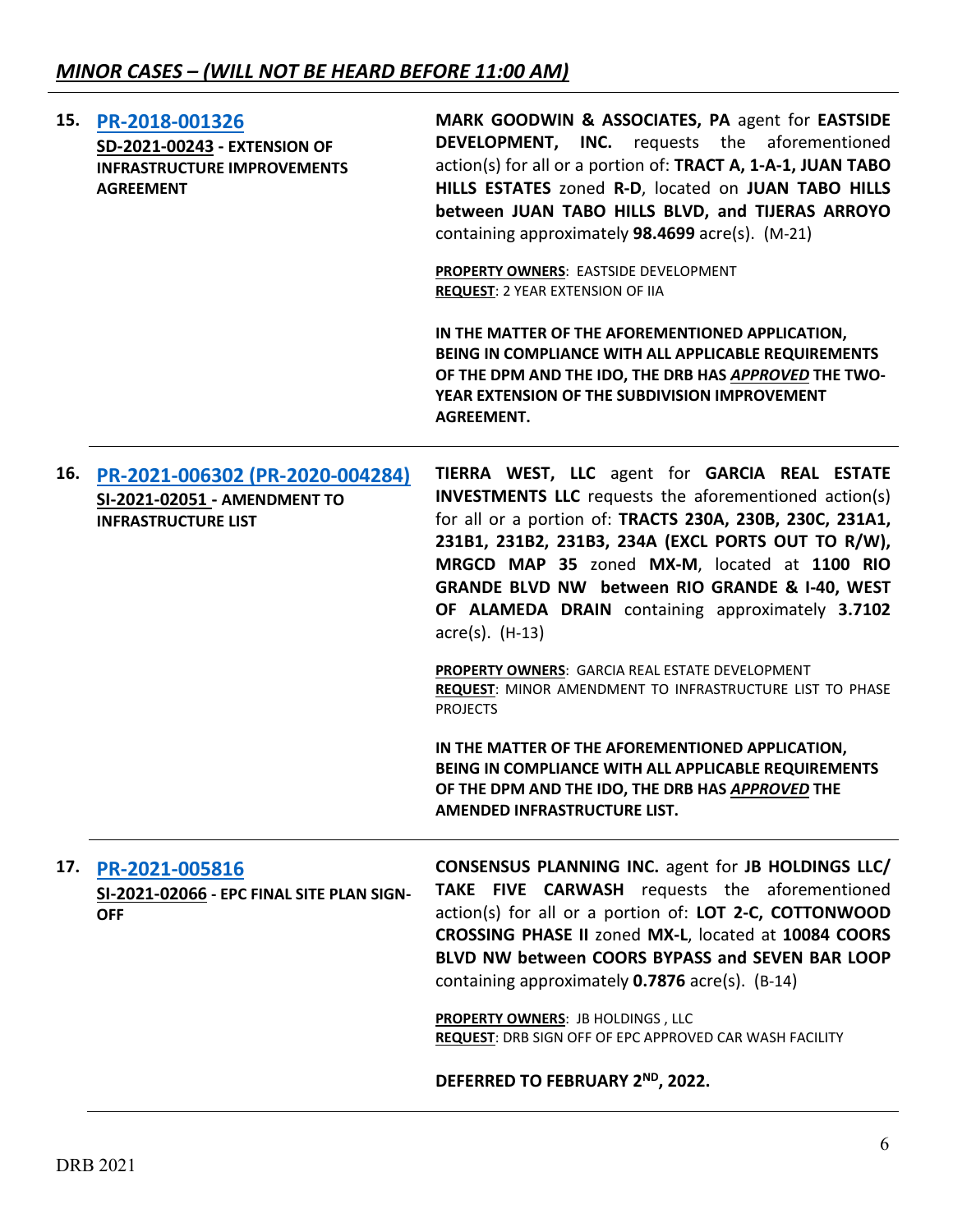| 18. | PR-2019-002058<br>SD-2021-00252 - PRELIMINARY/FINAL PLAT<br>VA-2021-00433 - WAIVER (5 FOOT SIDEWALK<br>WIDTH)<br>VA-2021-00434 - WAIVER (RIGHT-OF-WAY<br><b>REQUIREMENT)</b><br>VA-2021-00446- WAIVER (1 FOOT<br><b>SIDEWALK WIDTH)</b> | ARCH + PLAN LAND USE CONSULTANTS agent for GORKY<br>PACHA requests the aforementioned action(s) for all or a<br>portion of: LOTS 8-10, BLOCK W, ATLANTIC & PACIFIC<br>zoned R-1A, located at 510 ATLANTIC SW between 5TH ST<br>AND BARELAS RD containing approximately 0.248 acre(s).<br>$(K-14)$<br>PROPERTY OWNERS: GORKY PACHA<br>REQUEST: LOT CONSOLIDATION FOR 3 LOTS INTO 2 LOTS ROADWAY                                                                                                                                                                                      |
|-----|-----------------------------------------------------------------------------------------------------------------------------------------------------------------------------------------------------------------------------------------|-------------------------------------------------------------------------------------------------------------------------------------------------------------------------------------------------------------------------------------------------------------------------------------------------------------------------------------------------------------------------------------------------------------------------------------------------------------------------------------------------------------------------------------------------------------------------------------|
|     |                                                                                                                                                                                                                                         | WIDTH AND SIDEWALK WIDTH WAIVERS<br>IN THE MATTER OF THE AFOREMENTIONED APPLICATION,<br>BEING IN COMPLIANCE WITH ALL APPLICABLE REQUIREMENTS<br>OF THE DPM AND THE IDO, THE DRB HAS APPROVED THE<br>WAIVERS AND THE PRELIMINARY/ FINAL PLAT. FINAL SIGN OFF<br>IS DELEGATED TO THE WATER AUTHORITY FOR PROVISION OF<br>ANY NECESSARY PRIVATE WATER AND SEWER EASEMENTS<br>SERVING THE EXISTING HOME, AND TO PLANNING FOR THE<br>ADJUSTMENT TO THE CROSS-LOT DRAINAGE EASEMENT NOTE,<br>THE AGIS DXF FILE, AND FOR THE APPLICATION AND WAIVER<br>NUMBERS TO BE INCLUDED ON THE PLAT. |
| 19. | PR-2019-002738<br>SD-2021-00018 - PRELIMINARY/FINAL<br><b>PLAT</b><br>(Sketch Plat 10/14/20)                                                                                                                                            | ARCH + PLAN LAND USE CONSULTANTS agent(s) for<br>McDONALD'S REAL ESTATE COMPANY request the<br>aforementioned action(s) for all or a portion of: LOTS A & B<br>BLOCK 101, BEL AIR SUBDIVISION, zoned MX-M, located at<br>5900 MENAUL BLVD NE, containing approximately 0.9457<br>acre(s). (H-18) [Deferred from 2/3/21, 2/24/21, 3/17/21, 4/28/21,<br>5/19/21, 6/23/21, 7/28/21, 9/1/21, 10/6/21, 11/10/21, 12/1/21]<br>PROPERTY OWNERS: MCDONALDS REAL ESTATE COMPANY<br><b>REQUEST: LOT CONSOLIDATION FOR 2 LOTS INTO 1 LOT</b>                                                   |

**DEFERRED TO JANUARY 5TH, 2022.**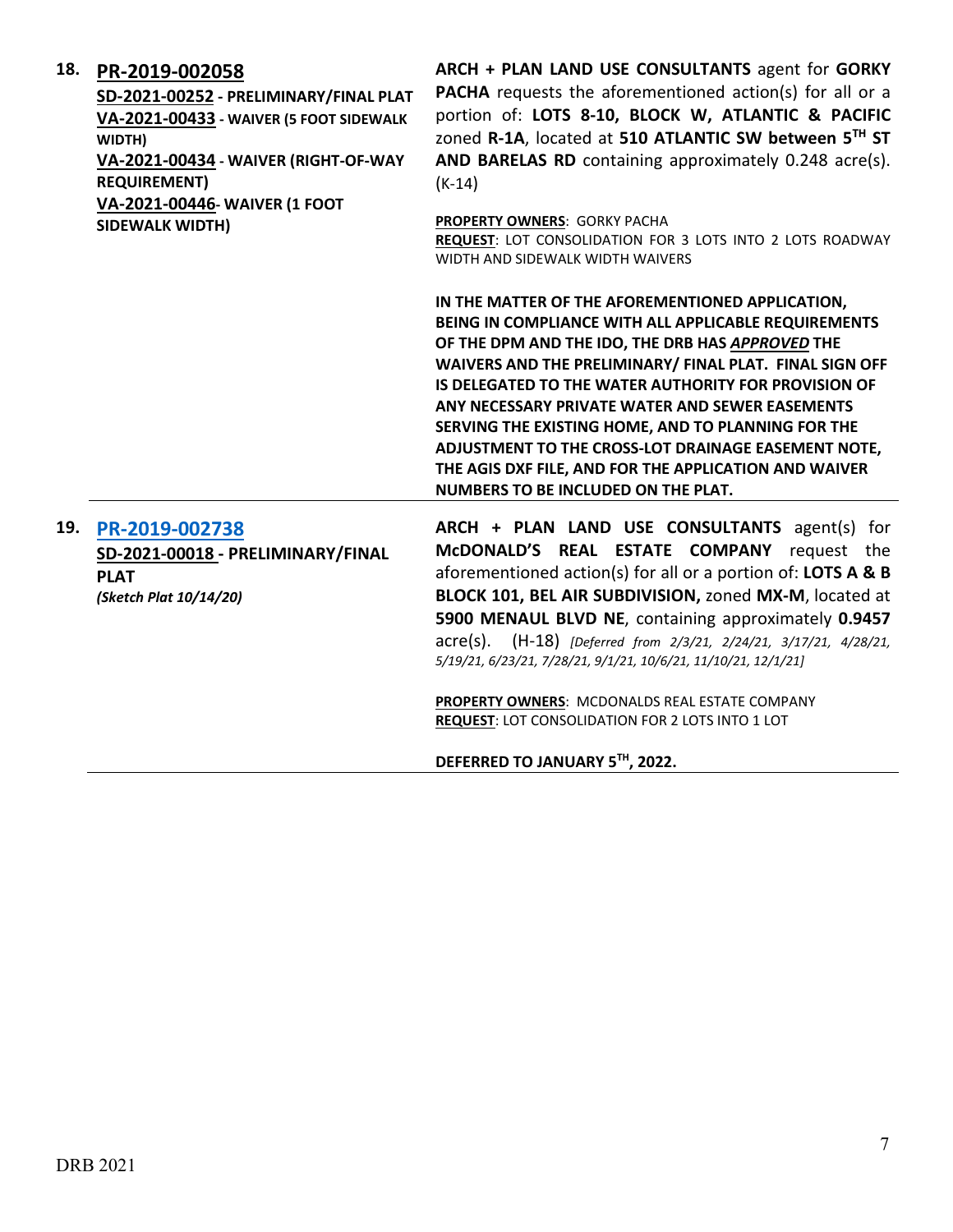| 20. | PR-2020-004761<br>SD-2021-00253 - FINAL PLAT                                    | CSI - CARTESIAN SURVEYS, INC. agent for LAURA<br>WILLIAMS/HORIZON AUTO<br><b>GLASS</b><br>requests<br>the<br>aforementioned action(s) for all or a portion of: TRACT A<br>UNIT B, NORTH ALBUQUERQUE ACRES TRACT A zoned NR-<br>BP, located on SAN PEDRO DR NE between ANAHEIM AVE<br>NE and CARMEL AVE NE containing approximately 0.9977<br>$\text{acre}(s)$ . (C-18)                                                                                                                                       |
|-----|---------------------------------------------------------------------------------|--------------------------------------------------------------------------------------------------------------------------------------------------------------------------------------------------------------------------------------------------------------------------------------------------------------------------------------------------------------------------------------------------------------------------------------------------------------------------------------------------------------|
|     |                                                                                 | PROPERTY OWNERS: PHIL46PROP,LLC<br>REQUEST: DEDICATE RIGHT OF WAY TO CITY OF ALBUQUERQUE ALONG<br>SAN PEDRO DR NE AND ANAHEIM AVE NE CREATING ONE NEW LOT<br>FROM ONE EXISTING LOT, GRANT PUBLIC UTILITY EASEMENT                                                                                                                                                                                                                                                                                            |
|     |                                                                                 | IN THE MATTER OF THE AFOREMENTIONED APPLICATION,<br>BEING IN COMPLIANCE WITH ALL APPLICABLE REQUIREMENTS<br>OF THE DPM AND THE IDO THE DRB HAS APPROVED THE FINAL<br>PLAT. FINAL SIGN OFF IS DELEGATED TO PLANNING FOR THE<br>AGIS DXF FILE AND FOR THE APPLICATION NUMBER TO BE<br><b>ADDED TO THE PLAT.</b>                                                                                                                                                                                                |
|     | 21. PR-2020-004664 IDO 2020<br>SD-2021-00170 - PRELIMINARY/FINAL<br><b>PLAT</b> | <b>COMMUNITY SCIENCES CORPORATION agent for HOUSE</b><br>OF LIFE MINISTRIES, LLC requests the aforementioned<br>action(s) for all or a portion of: LOT 2, COORS VILLAGE<br>zoned MX-T, located at QUAKER HEIGHTS PL NW between<br>MILNE RD NW and WESTERN TRAILS NW containing<br>approximately 5.0708 acre(s). (F-11) [Deferred from 9/15/21,<br>10/27/21, 12/1/21]<br>PROPERTY OWNERS: HOUSE OF LIFE MINISTRIES, LLC<br>REQUEST: DIVIDE EXISTING TRACT 2, COORS VILLAGE INTO TWO NEW<br>TRACTS 2-A AND 2-B |
|     |                                                                                 | IN THE MATTER OF THE AFOREMENTIONED APPLICATION,<br>BEING IN COMPLIANCE WITH ALL APPLICABLE REQUIREMENTS<br>OF THE DPM AND THE IDO, WITH THE SIGNING OF THE<br>INFRASTRUCTURE LIST ON DECEMBER 15TH, 2021, THE DRB HAS<br>APPROVED THE PRELIMINARY/ FINAL PLAT. FINAL SIGN OFF IS<br><b>DELEGATED TO PLANNING FOR A CLARIFICATION NOTE ADDED</b><br>TO THE "PURPOSE OF THE PLAT" INDICATING THE DEDICATION<br>OF ADDITIONAL RIGHT OF WAY ONTO SHEET ONE OF THE PLAT<br>AS DISCUSSED.                         |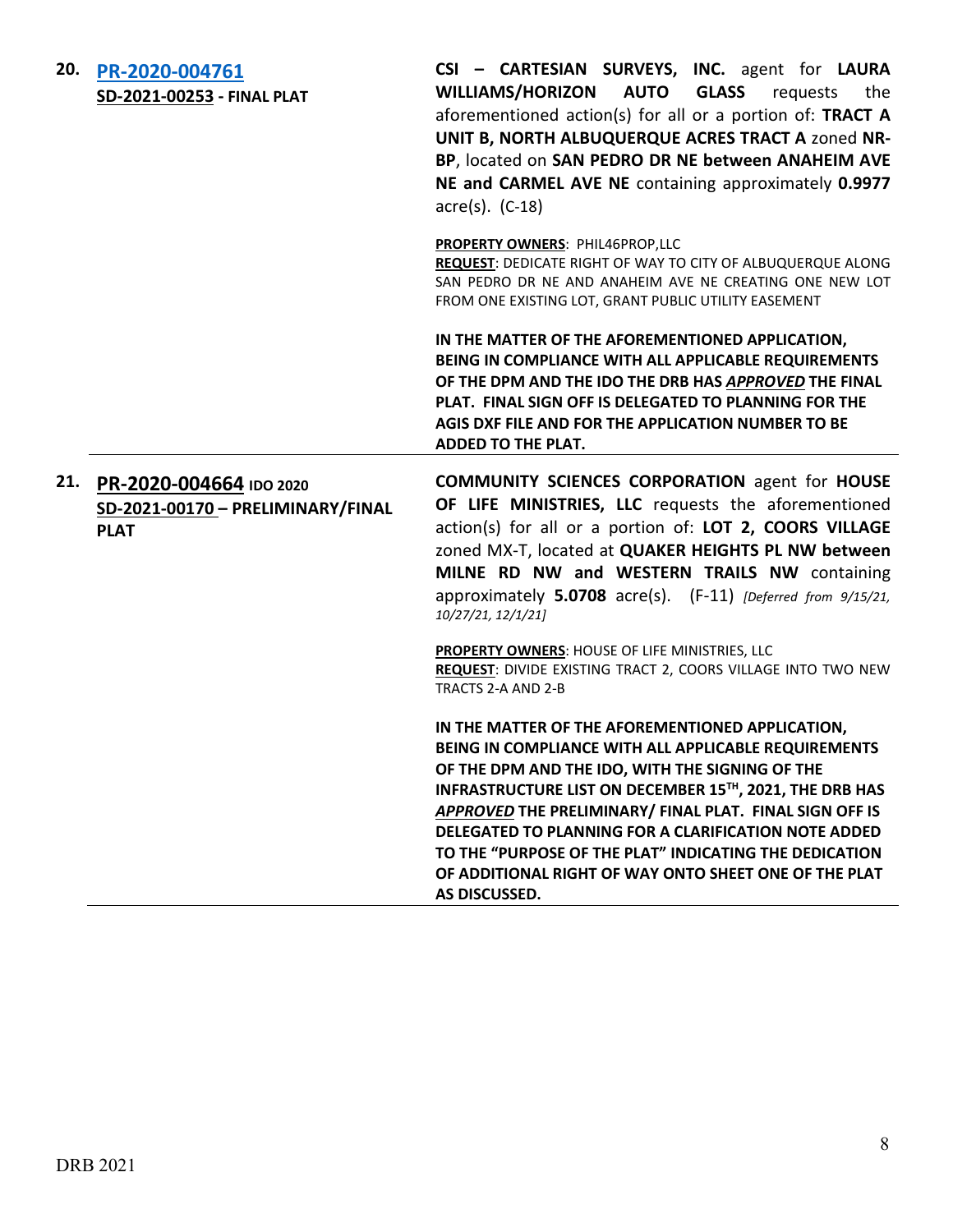| 22. PR-2020-004748 IDO 2019       |  |
|-----------------------------------|--|
| SD-2021-00152 - PRELIMINARY/FINAL |  |
| <b>PLAT</b>                       |  |
| <b>Sketch plat 12-2-2020</b>      |  |

### **TIM SOLINSKI** agent for **AUI INC.** requests the

aforementioned action(s) for all or a portion of: \*62 4 ARMIJO BROS ADDN LOTS 62, 63 & 64 & LOTS R, S & T & ALLEY ADJ LT, LOTS 1-5 ALL LOT 6 EXC A SELY PORTION BLK C OF THE MANDELL BUSINESS AND RESIDENCE ADDN AND AN UNPLATTED STRIP OF LAND W OF AND ADJ THERE , PORTION OF LOTS 7 & 8 BLOCK C MANDELL BUSINESS AND RESIDENCE ADDN & PORTION OF P & Q PERFECTO MARIANO JESUS ARMIJO ADD, TRACT A2 PLAT OF TRACTS A-1 & A-2,zoned **MX-FB-**

**UD**, located at **ONE CIVIC PLAZA & 400 MARQUETTE** 

**between MARQUETTE and TIJERAS** containing approximately **2.2273** acre(s). (J-14) *Deferred from 7/28/21, 8/4/2, 8/11/21, 8/25/21, 9/15/21, 9/22/21, 10/6/21/ 10/20/21, 11/10/21, 11/17/21, 12/1/21, 12/8/21]*

**PROPERTY OWNERS**: BERNALILLO COUNTY, CITY OF ALBUQUERQUE **REQUEST**: REPLAT TO CONSOLIDATE 22 LOTS/TRACTS INTO 2 TRACTS, DEDICATE ADDITIONAL PUBLIC RIGHTS-OF-WAY AND TO GRANT EASEMENTS

**DEFERRED TO JANUARY 5TH, 2022.**

## *SKETCH PLAT*

| 23. | PR-2021-004967<br>PS-2021-00152 - SKETCH PLAT | ARCH + PLAN LAND USE CONSULTANTS agent for JOSEPH<br>& LAURIE GRADY requests the aforementioned action(s)<br>for all or a portion of: TRACT LOT A-2-A & LOT A1-A1,<br>MRGCD MAP NO. 31 zoned R-A, located at 3815<br><b>PEDROCELLI NW</b> containing approximately 1.2324 acre(s).<br>$(F-13)$ |
|-----|-----------------------------------------------|------------------------------------------------------------------------------------------------------------------------------------------------------------------------------------------------------------------------------------------------------------------------------------------------|
|     |                                               | <b>PROPERTY OWNERS: JOESEPH AND LAURIE GRADY</b><br><b>REQUEST:</b> CREATE 3 LOTS FROM 2 EXISTING LOTS, GRANT PRIVATE<br>ACCESS EASEMENT, PRIVATE & PUBLIC UTILITY EASEMENTS                                                                                                                   |
|     |                                               | THE SKETCH PLAT WAS REVIEWED AND COMMENTS WERE<br>PROVIDED.                                                                                                                                                                                                                                    |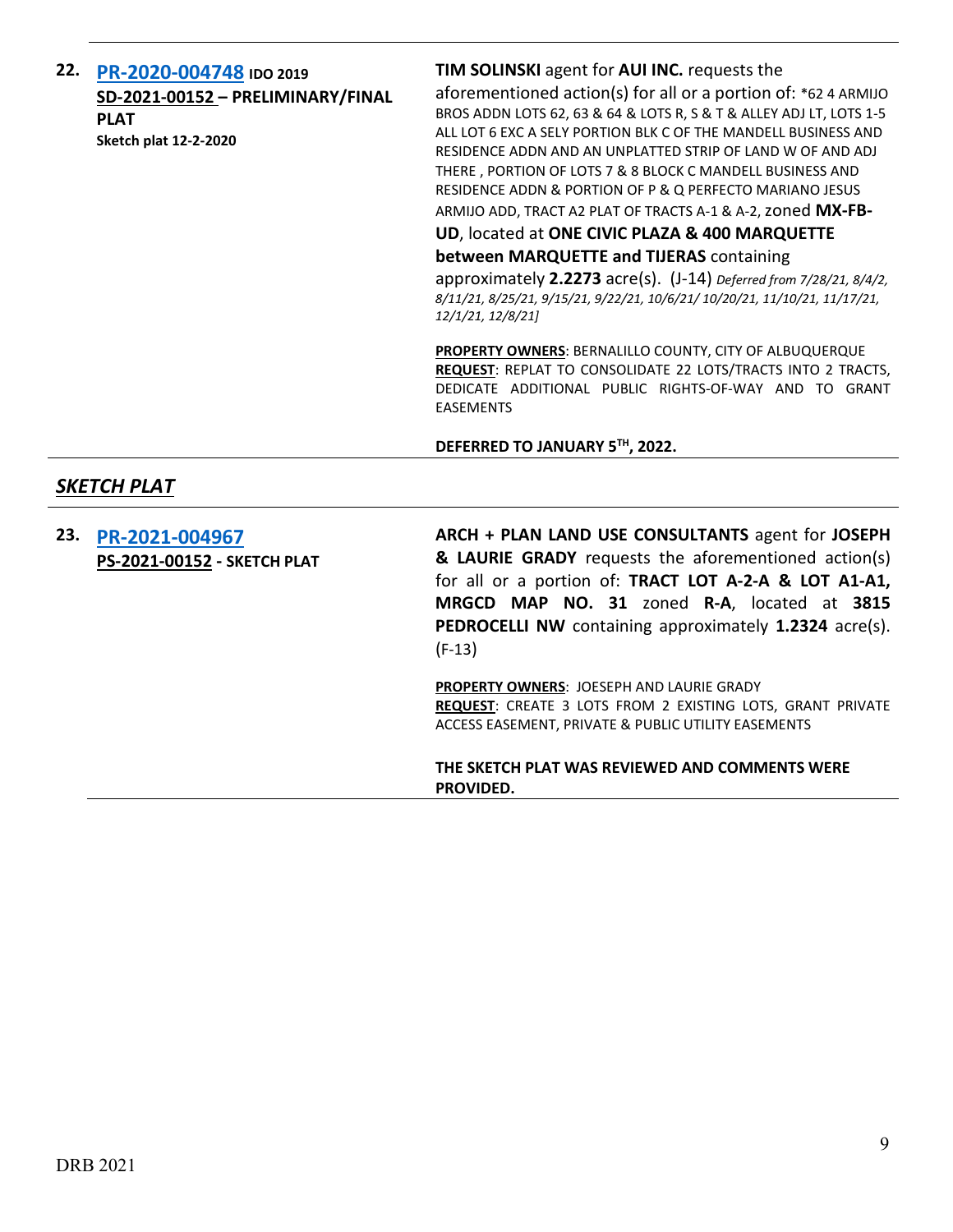| 24. | PR-2021-006287<br>PS-2021-00150 - SKETCH PLAT | THE SANTA BARBARA HOMEOWNERS ASSOCIATION C/O ELISA<br><b>CARDENAS,</b><br>AGENT<br>agent<br>for<br><b>RACHEL</b><br><b>MATTHEW</b><br>DEVELOPMENT CORPORATION AND THE SANTA BARBARA<br>HOMEOWNERS ASSOCIATION C/O ELISA CARDENAS, AGENT<br>requests the aforementioned action(s) for all or a portion<br>of: LOT 2 BLOCK 16, SANTA BARBARA SUBDIVISION zoned<br>R-T, located at 7300 SANTA BARBARA RD NE between<br>RANCHO DE PALOMAS RD NE and LOT 1 BLOCK 16<br>containing approximately 0.5059 acre(s). (D-16)<br><b>PROPERTY OWNERS: SANTA BARBARA HOA</b><br><b>REQUEST: REPLAT 1 LOT into 4</b><br>THE SKETCH PLAT WAS REVIEWED AND COMMENTS WERE |
|-----|-----------------------------------------------|---------------------------------------------------------------------------------------------------------------------------------------------------------------------------------------------------------------------------------------------------------------------------------------------------------------------------------------------------------------------------------------------------------------------------------------------------------------------------------------------------------------------------------------------------------------------------------------------------------------------------------------------------------|
|     |                                               | PROVIDED.                                                                                                                                                                                                                                                                                                                                                                                                                                                                                                                                                                                                                                               |
| 25. | PR-2021-006297<br>PS-2021-00151 - SKETCH PLAT | ISAACSON & ARFMAN, PE agent for UNSER BLVD<br>INVESTORS, PARTNERSHIP/DAVID BLANC requests the<br>aforementioned action(s) for all or a portion of: TRACTS<br>469 & 470 LANDS OF ATRISCO GRANT, TOWN OF ATRISCO<br>GRANT zoned PD & MX-L, located on UNSER BLVD<br>between SAGE RD and SAN YGNACIO RD containing<br>approximately $8.6330$ acre(s). (L-10)                                                                                                                                                                                                                                                                                               |
|     |                                               | PROPERTY OWNERS: UNSER BOULEVARD INVESTORS<br><b>REQUEST: SKETCH PLAT REVIEW AND COMMENT</b>                                                                                                                                                                                                                                                                                                                                                                                                                                                                                                                                                            |
|     |                                               | THE SKETCH PLAT WAS REVIEWED AND COMMENTS WERE<br>PROVIDED.                                                                                                                                                                                                                                                                                                                                                                                                                                                                                                                                                                                             |
| 26. | PR-2021-006307<br>PS-2021-00155 - SKETCH PLAT | CSI - CARTESIAN SURVEYS, INC. agent for LEGACY<br><b>MANAGEMENT</b><br>DEVELOPMENT AND<br>requests<br>the<br>aforementioned action(s) for all or a portion of: LOTS 6, 7<br>AND 26-A, BLOCK 25 UNIT B, NORTH ALBUQUERQUE<br>ACRES zoned NR-SU, located on GLENDALE AVE NE<br>between SAN PEDRO AVE NE and LOUISIANA BLVD NE<br>containing approximately 3.7700 acre(s). (B-18)                                                                                                                                                                                                                                                                          |
|     |                                               | PROPERTY OWNERS: LEGACY DEVELOPMENT<br><b>REQUEST: ELIMINATE INTERIOR LOT LINES OF THREE EXISTING LOTS TO</b><br>CREATE ONE NEW LOT, VACATE PORTION OF EXISTING ACCESS<br><b>EASEMENT</b>                                                                                                                                                                                                                                                                                                                                                                                                                                                               |
|     |                                               | THE SKETCH PLAT WAS REVIEWED AND COMMENTS WERE<br>PROVIDED.                                                                                                                                                                                                                                                                                                                                                                                                                                                                                                                                                                                             |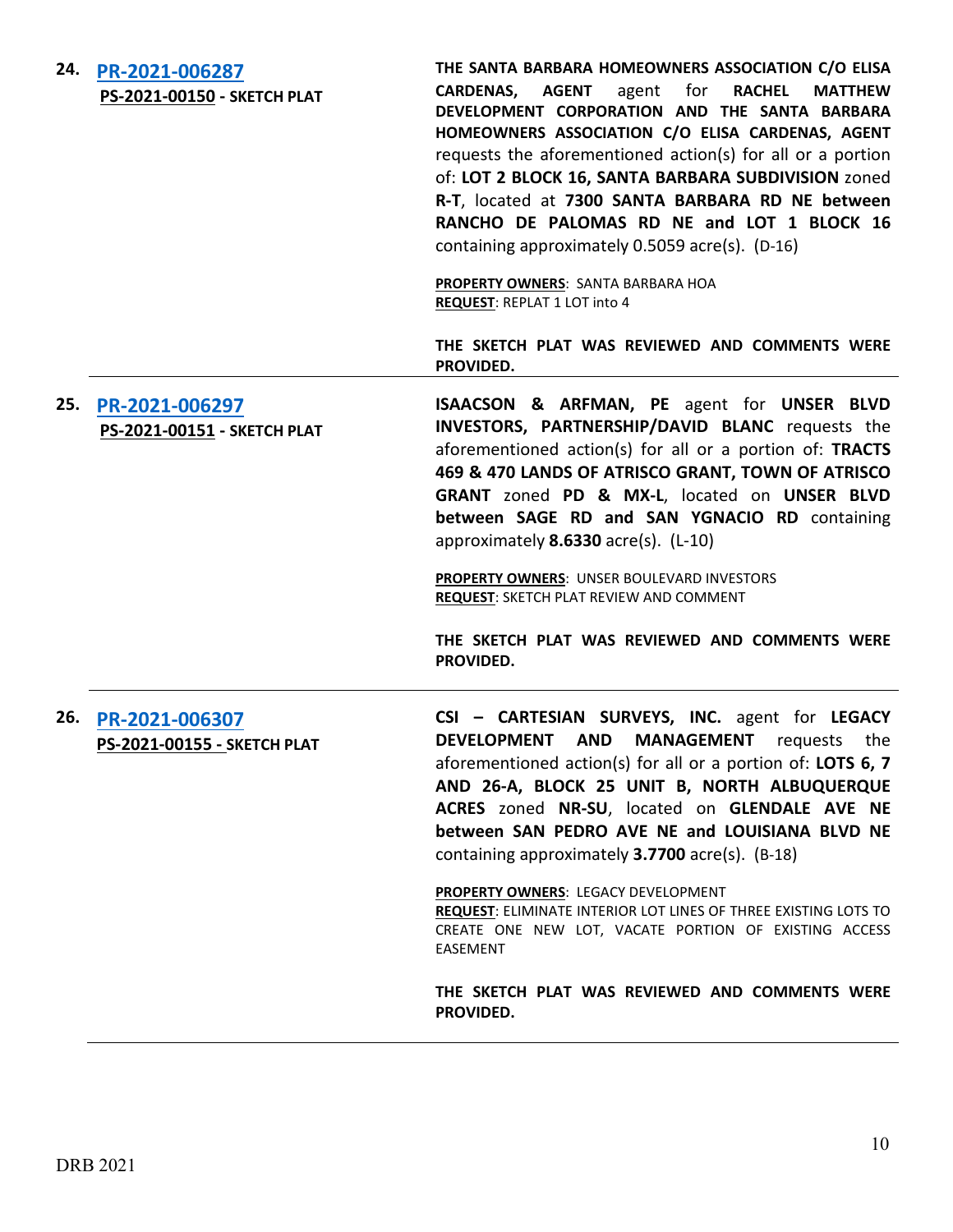**27. [PR-2021-006309](http://data.cabq.gov/government/planning/DRB/PR-2021-006309/DRB%20Submittals/PR-2021-006309%20%20(PS-2021-00157)_Dec_15_2021%20(Sketch)/Application/171561_Sketch_Plat_DRB_App.pdf) PS-2021-00157 - SKETCH PLAT** **CSI – CARTESIAN SURVEYS, INC.** agent for **KIMO PARK, LLC**  requests the aforementioned action(s) for all or a portion of: **SE PORTION OF NE ¼ O SE ¼ OF SECTION 11, TOWNSHIP 10N, RANGE 3E, N.M.P.M.** zoned **MX-M**, located on **CUTLER AVE NE and PROSPECT AVE NE**  containing approximately **0.6545** acre(s). (H-17)

**PROPERTY OWNERS**: KIMO PARK, LLC

**REQUEST**: VACATE PORTIONS OF SAN MATEO BLVD AND CUTLER AVE INCORPORATING AN EXISTING PARCEL TO CREATE ONE NEW PARCEL

**THE SKETCH PLAT WAS REVIEWED AND COMMENTS WERE PROVIDED.**

## **28. [PR-2021-006308](http://data.cabq.gov/government/planning/DRB/PR-2021-006308/PR-2021-006308%20(%20PS-2021-00156)_Dec_15_2021%20(Sketch)/Applicaiton/La%20Cueva%20Views%20Sketch%20Plat%20Application.pdf) PS-2021-00156 - SKETCH PLAT**

**JAG PLANNING & ZONING, LLC** - **JUANITA GARCIA** agent for **DANNY SPURLOCK** requests the aforementioned action(s) for all or a portion of: **LOT 17 TRACT 2 BLOCK 4 UNIT 3, NORTH ALBUQUERQUE ACRES** zoned **R-1A**, located on **WYOMING BLVD NE between ALAMEDA BLVD NE and SIGNAL AVE NE** containing approximately **0.6148** acre(s). (C-19)

**PROPERTY OWNERS**: LUXURY DESIGN BUILDERS **REQUEST**: DIVIDE ONE LOT AND CREATE 3 SEPARATE LOTS, CREATE A PRIVATE ROAD, DEDICATE PORTION FOR RIGHT OF WAY, DEDICATE EASEMENTS FOR UTILITIES

**THE SKETCH PLAT WAS REVIEWED AND COMMENTS WERE PROVIDED.**

## *REMANDED CASE AND RELATED MINOR APPLICATIONS – (WILL NOT BE HEARD BEFORE NOON)*